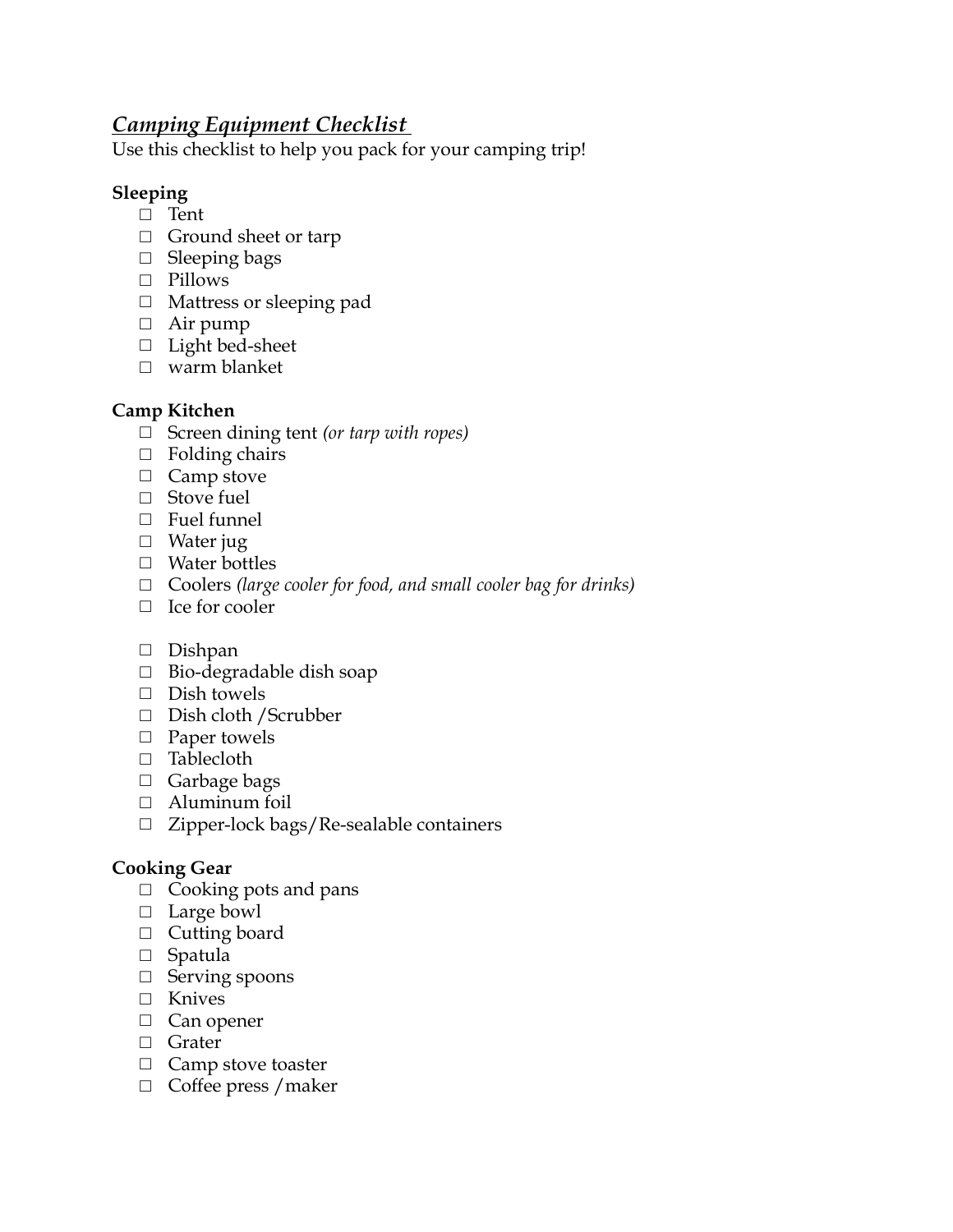#### **Mess Kits** *(1 per person)*

- □ Utensil set (spoon, knife, fork)
- □ Plate
- $\Box$  Cup/Mug

### **Campfire Gear**

- □ Firewood and kindling *(check regulations for moving firewood)*
- □ Matches / BBQ lighter
- □ Waterproof match container
- □ Campfire forks
- □ Pie iron *(optional)*

## **Lighting**

- □ Lantern
- $\Box$  Flashlights or headlamps (great for reading in bed at night)
- □ Extra batteries

### **Tool Kit**

- □ Duct tape
- $\Box$  Rope or twine (clothesline)
- $\Box$  Small whisk & dust pan
- □ Bungee cords
- □ Hatchet
- □ Mallet
- □ Screwdriver or multi-tool (e.g., Swiss Army Knife)
- □ Sewing kit
- □ Clothes pins
- □ Extra tarp
- □ Compass

### **First-Aid Kit**

*Bandages*

- □ Self-adhesive Bandages
- □ Tensor Bandage
- □ Triangular Bandage
- □ Sterile Gauze and pads
- □ Moleskin

#### *Ointments*

- □ Alcohol wipes or hydrogen peroxide
- □ Antibiotic ointment
- $\Box$  Burn ointment / aloe gel
- □ Calamine lotion

#### *Tools*

- □ Small scissors
- □ Tweezers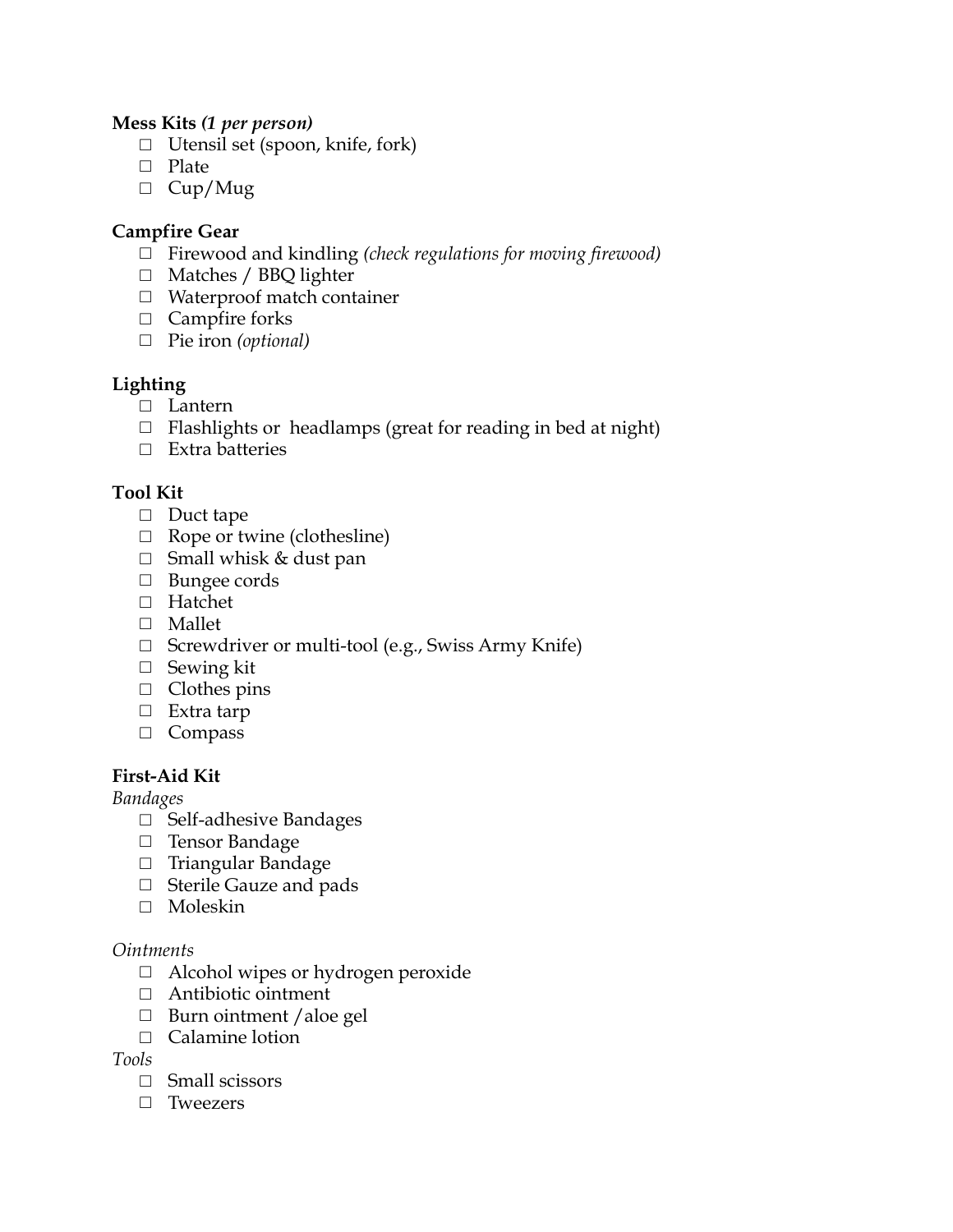- □ First-aid tape
- □ Safety pins

### *Medications*

- □ Antihistamine
- $\Box$  Pain reliever
- □ Fever reducer
- □ Needed prescriptions
- □ Ontario Health Cards

### **Toiletries**

- □ Sunscreen with SPF
- □ Bug repellent
- □ Towels
- □ Washcloths
- □ Soap
- □ Shampoo
- □ Toothbrushes / Toothpaste/Dental floss
- □ Deodorant
- □ Razor
- □ Hairbrush
- $\Box$  Lip balm with SPF
- □ Hand sanitizer
- $\Box$  Baby wipes (very handy for campsite cleanup)
- □ Small hand mirror

### **Clothing**

- □ Close-toed shoes and/or hiking boots
- □ Socks
- □ Sandals
- □ Pants or sweat pants
- □ Shorts
- □ Underwear
- □ Long underwear (in cool weather)
- □ Pyjamas
- □ Shirts and t-shirts
- □ Sweatshirts
- □ Jackets / rain gear
- □ Bathing suits
- □ Hats
- □ Sunglasses
- □ Mittens or gloves (if cool)

#### **Outdoor Fun Equipment** *(optional)*

- □ Camera
- □ Video camera
- □ Backpack